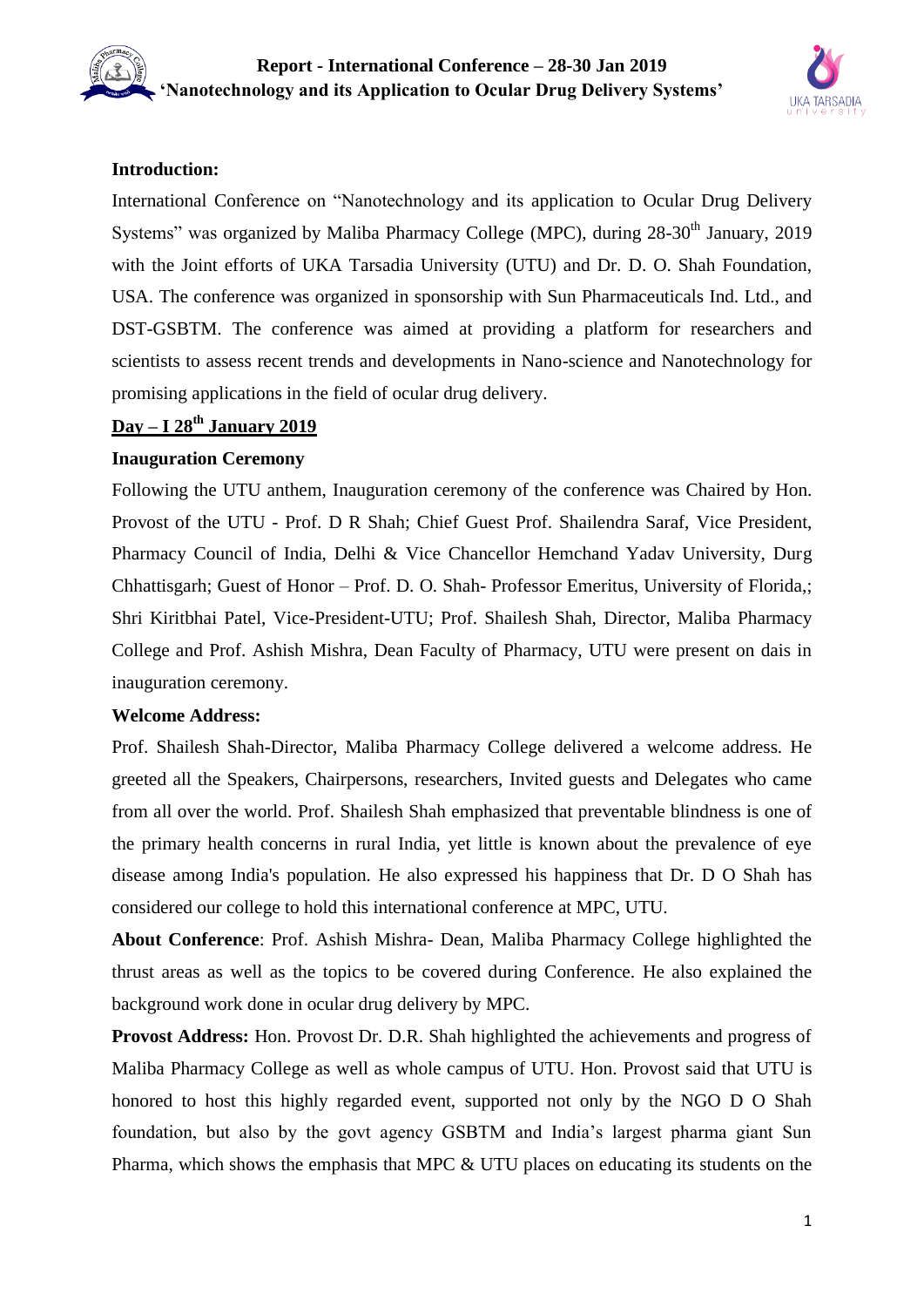

importance of research. He insisted that this conference should not be just another "talk shop". He said that by the end of the event, we can intend to formulate a set of recommendations on nanotechnology and ocular drug delivery. Then only this conference will be a benchmark for the future. He requested delegates to get involved in its development through discussion forum of conference.

**Chief Guest Speech:** Prof. Shailendra Saraf addressed all the researchers and students. He started with thank note for being invited as chief guest for this high regarded international conference on nanotechnology. He appreciated the efforts of university management to create such state of art infrastructure facilities for students of University. He also said that university has grown exponentially in such a short span of time. He addressed technical unmet needs in field of ocular drug delivery. He congratulated LOC for their efforts to organize this conference with eminent speakers across the world having high research capabilities. He also highlighted future PCI plans for staff and students of pharmacy colleges of India.

**Felicitation of Dr. D.O.Shah, Professor Emeritus and the First Charles Stokes Professor of Chemical Engineering and Anesthesiology, University of Florida, USA:** UTU honored Prof D O Shah with Award for excellence in research. The award was given by Vice President of UTU Shri Kirit Patel and Provost Dr. D R Shah. The citation was read by Prof Ashish Mishra.

**Blessings by Prof. D. O. Shah:** He showered his blessings to all delegates and talked of integrity, moral and ethical values to be maintained in research. He also thanked University officials for the honor given to him.

**Vote of Thanks:** Organizing Secretary Dr. Furqan Maulvi delivered vote of thanks.

The success of this international conference was due to several organizations funding and support. The conference was sponsored by UKA Tarsadia University, Dr. D. O. Shah foundation-USA, Leo Lens Technology - USA, Sun Pharmaceuticals- Vadodara, GSBTM-Gandhinagar.

More than 14 scientific sessions were held with eminent speakers from across the world.

**The first scientific session** on 28<sup>th</sup> January, 2019 includes plenary lecture, Invited talks,



Panel Discussion followed by Poster Session. The session was chaired by Dr. S. Krishnakumar- Head, Ocular pathology department, Sankara Nethralaya, Chennai. The first plenary lecture was delivered by Prof. Mark Willcox.

**Prof. Mark Willcox**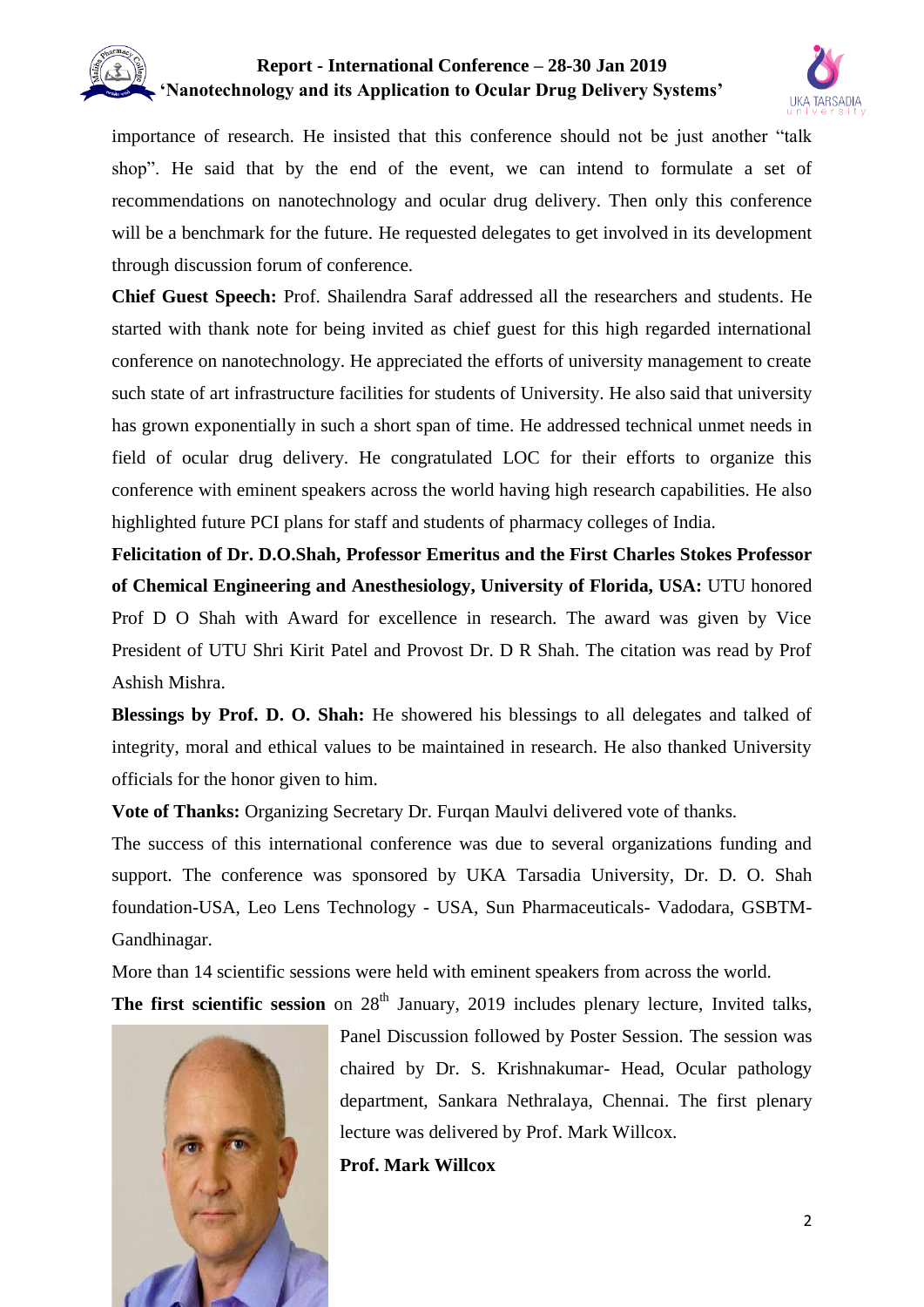

# **Professor, School of Optometry and**

**Vision Science, University of New**

### **South Wales, Australia**

#### **Title: Antibiotic delivery from contact lenses**

There has been a significant increase in interest in alternative means to deliver ocular pharmaceuticals, and within the past few decades contact lenses have emerged as a vehicle of interest due to their biocompatibility and acceptance by both eye care professionals and the public. Various techniques have been used to incorporate antibiotics into contact lenses to improve the kinetics of release of the antibiotics. These techniques include molecular imprinting, vitamin E diffusion barriers, ionic reservoirs and drug impregnated films. This talk will discuss the relative merits of these techniques. Antibiotic release kinetics have been observed *in vitro* but *in vivo* studies are limited. However, some in vivo studies have led to evidence of the viability of this drug delivery platform experiments demonstrating improved drug residence time, improved drug penetration and improved clinical outcomes when compared to conventional therapy such as eye drops have been reported. This talk will highlight the in vivo evidence for the successful testing of drug releasing contact lenses, including our recent studies using molecular printing to incorporate and release ciprofloxacin from lenses. When tested in vivo, these lenses resulted in statistically significantly less bacteria from corneas infected with *Pseudomonas aeruginosa*. Contact lens materials developed for drug may be beneficial to supplement or augment future treatments of sight threatening ocular diseases.

**The Second lecture was chaired** by Prof. K.R. Desai-Professor Emeritus, Dept. of chemistry, UKA Tarsadia University. The invited talk was delivered by Prof. P. R. Vavia.



# **Prof. P. R. Vavia Professor in Pharmaceutics at Institute**

**of Chemical Technology, Mumbai.**

**Title: Nanotechnology based strategies for intraocular delivery of therapeutics**

Drug delivery to the eye presents some unique challenge sowing to the complex structure of the eye and the high resistance to foreign

substances, including therapeutic agents for ocular diseases. The intraocular regions remain elusive from topically delivered therapeutic agents due to the stringent clearance mechanisms and membrane barriers that exist between the cornea as well as the retina. The treatment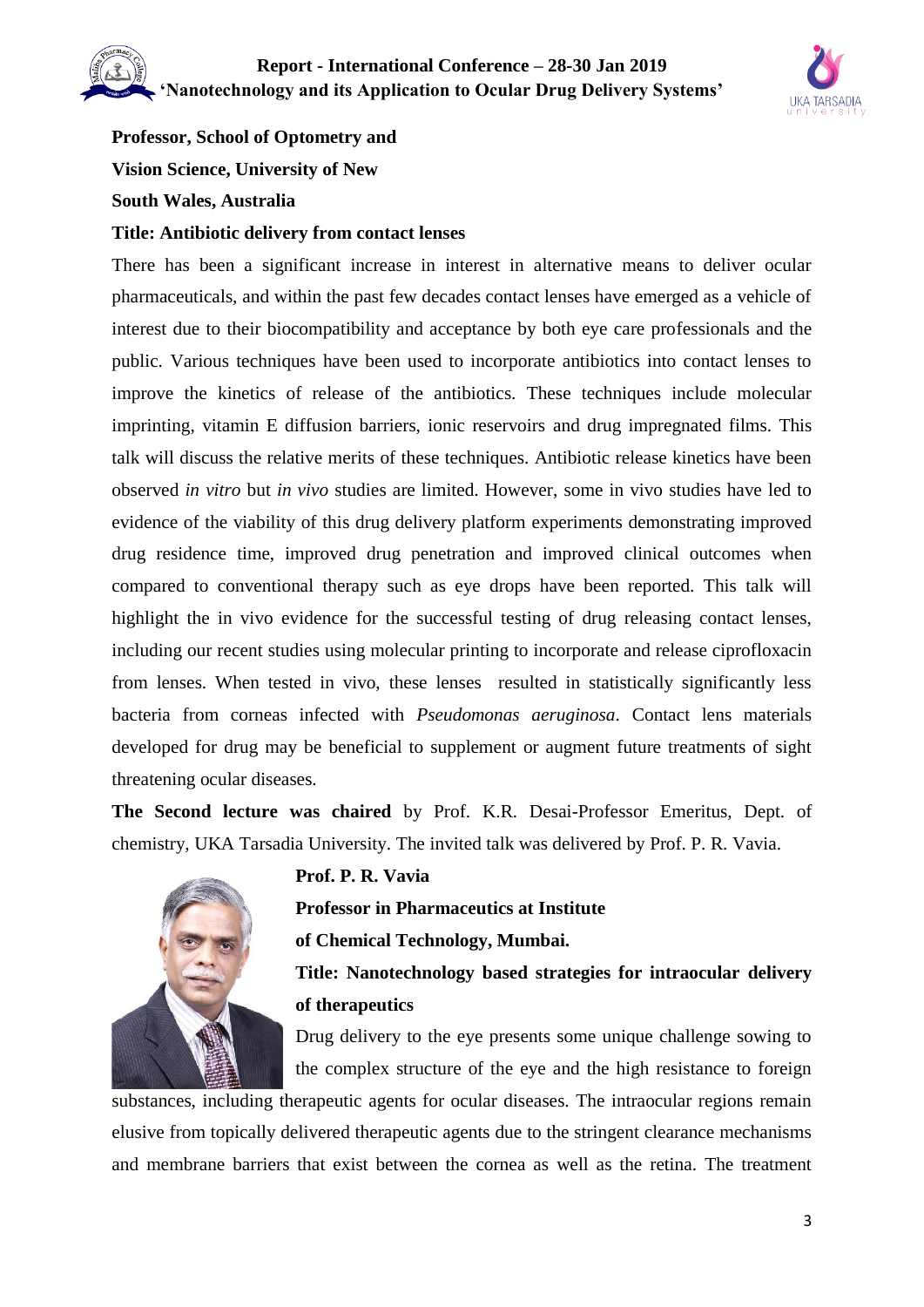

becomes furthermore challenging primarily due to the inability of the delivery systems to effectively reach the target tissues. Although topical administration remains the preferred route for drug delivery to the eye, the other routes of administration currently employed are intravitreal and the less preferred periocular administration. Although effective, injection through such regions can cause complications like infection, retinal tear or retinal detachment. The advent of nanotechnology has provided means to effectively deliver therapeutic agents to the interior regions of the eye. Owning to their size and ability to undergo surface modification, nanocarriers can be designed with respect to their physicochemical properties in order to overcome the biological barriers presented by the eye. In recent times micelles, dendrimers and lipid-based systems have been designed to make them more retentive in and around the ocular surface, thereby increasing the intraocular permeability. Other emerging strategies like cell penetrating peptides and trigger-based systems which utilize the transporter systems and unique molecular markers present in different regions of the eye. Hence there is immense scope for development of delivery systems for the eye to effectively deliver drugs to the intraocular regions.

**The Third lecture** was chaired by Dr. Uday R. Gajiwala-M. S. Opth., Vice President, Divya Jyoti trust, Mandvi. The invited talk was delivered by Dr. Ajay Khopade.



**Dr. Ajay J. Khopade Vice President-R&D, Formulation Development (Non-Orals), Sun Pharma Advanced Research Co. Ltd. Title: Small is a new Big - An Indian Success Story of a Nanotech Product from Lab to**

#### **Market**

Ocular anatomy and physiology makes it difficult to administer drug to the patient such as small cul-du-sac space, blink spill,

nasolacrimal drainage etc. Drug properties and formulation challenges add to this difficulty such as drug insolubility, membrane permeation etc. Nanotechnology has potential to resolve such formulation and administration problems. It also alters the ocular pharmacokinetics of the drug and allows, for example, transport of drugs to the posterior segment though conjunctival-scleral pathway. The presentation shall cover:

• Strategies for ocular drug delivery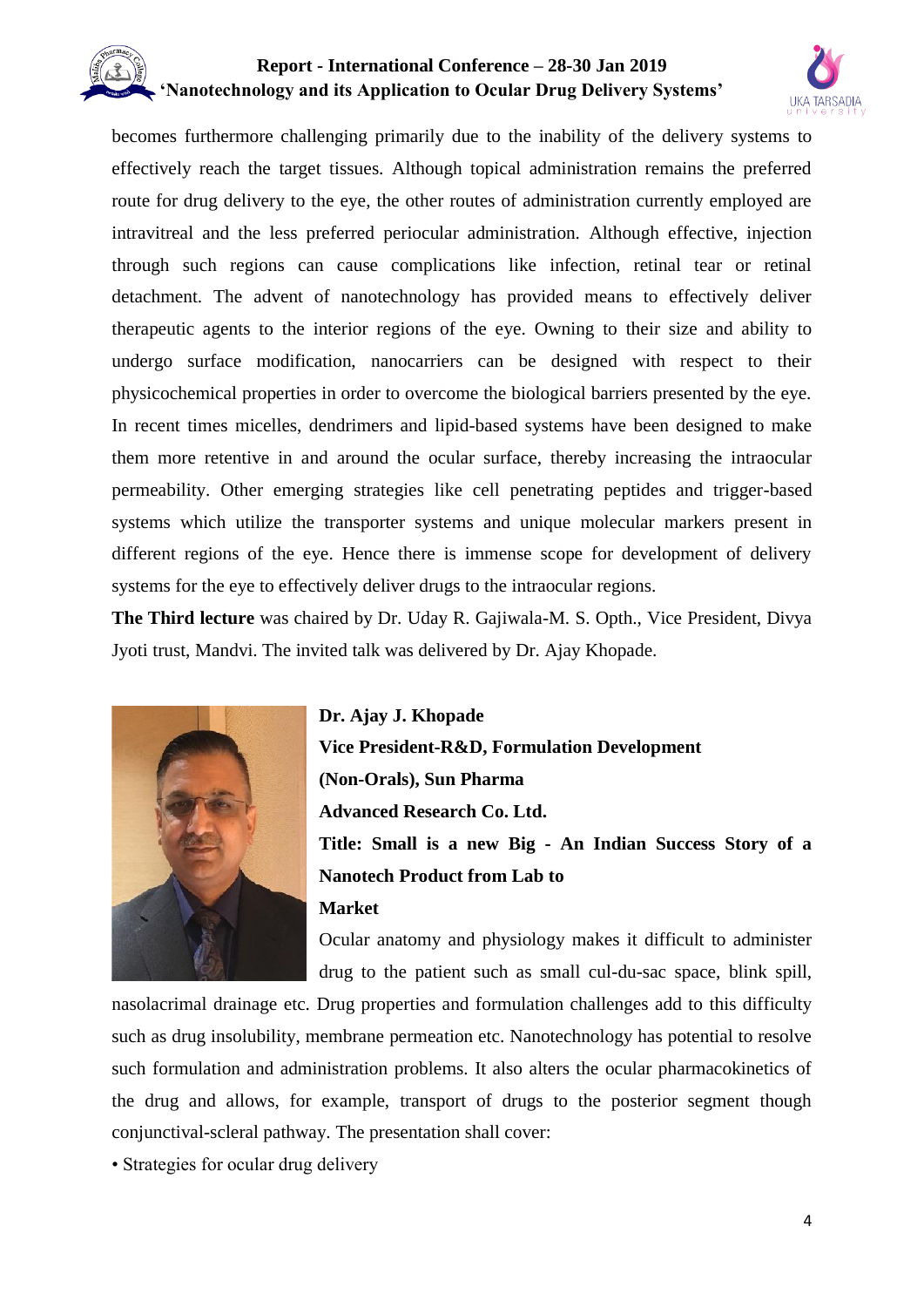

- Nano Drug Delivery Platforms
- Understanding its ocular PK profile
- Safety & efficacy maximization
- Case study

#### **Take Home Message:**

Differentiation through drug delivery technology

**Panel discussion** on topic of " Nanotechnology- boon or curse" was also held on 28<sup>th</sup> January, 2019 at 3.45 to 5.15 pm. Moderator of panel discussion was Prof. Pranav Shah-Head, Dept. of Pharmaceutics, Maliba Pharmacy College. The panellist were; Prof. D. O. Shah, Prof. Mark Willcox, Prof. Arto Urtti, Dr. Sanjay Tiwari, Dr. Uday Gajiwala, Dr. Bhavik Shah. Poster Session was arranged on the same day  $(28<sup>th</sup>$  Jan 2019) at Architecture dept. in UTU Campus. A total of 106 research posters were presented under 5 different track sessions. All the the accepted papers' abstract are published in the special issue of Journal of Pharmacy and Applied Sciences (JAPS) [ISSN 2395 - 6097 (PRINT), ISSN 2395 - 6100 (ONLINE)] https://app.utu.ac.in/JPAS/Default.aspx The poster session was followed by dinner.

### **Day-II 29th January 2019**

The first scientific session on  $29<sup>th</sup>$  January, 2019 includes Plenary lecture and Invited talks. The first Lecture was chaired by Prof. R. Krishnamurthy- Director, C. G. Bhakta institute of biotechnology, UKA Tarsadia University, Bardoli . The first Plenary lecture was delivered by Prof. Arto Urtti.



**Prof. Arto Urtti University of Eastern Finland, University of Helsinki (Finland), and St. Petersburg State University, Russia**

# **Title: Role of Ocular Pharmacokinetics in Drug Delivery to the Eye**

Pharmacokinetics of the eye depends on anatomy and physiology of the eye as well as the physicochemical drug properties. These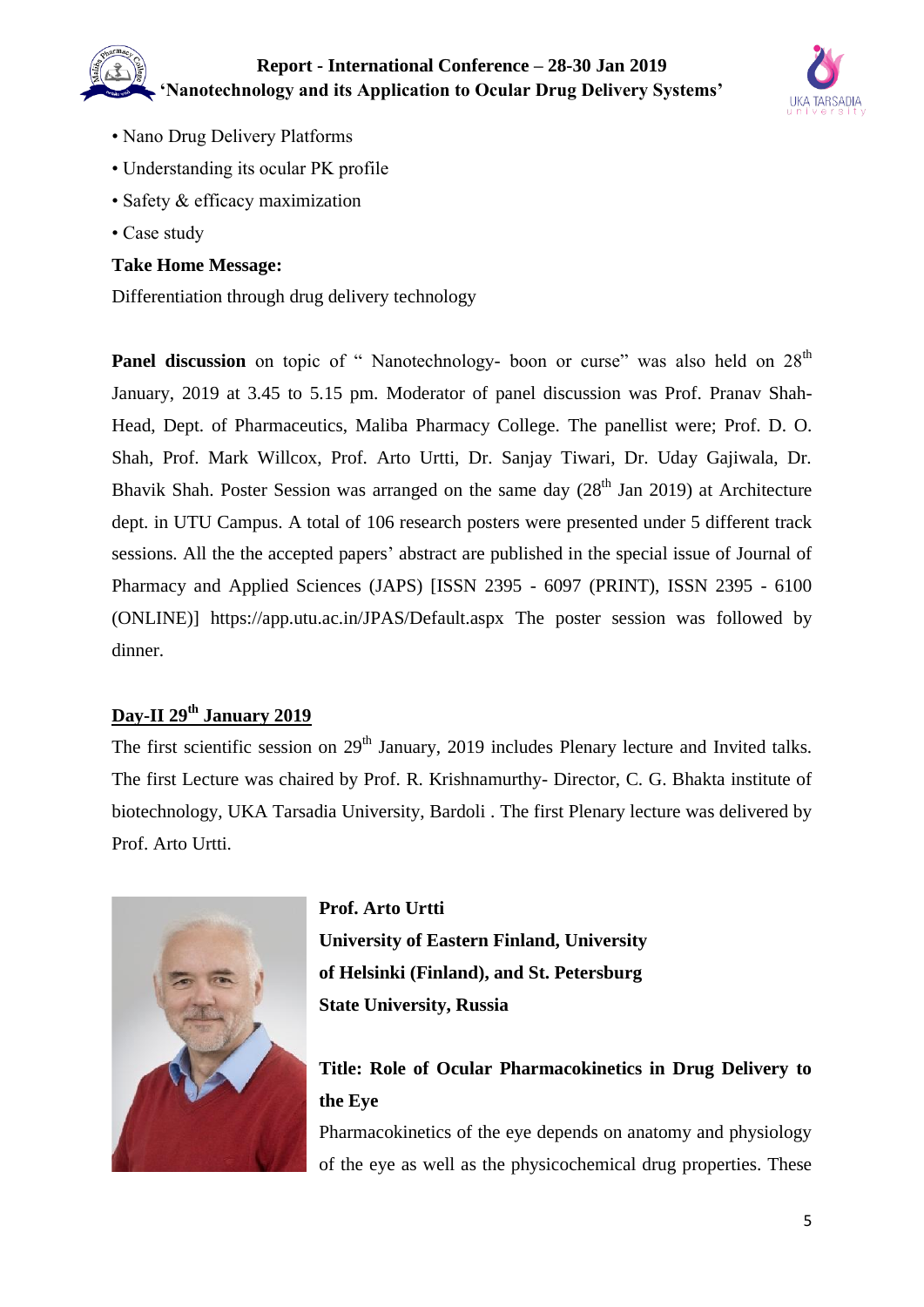

features determine the appropriate routes of drug delivery when drug action is sought. Anterior segment targets can be reached with topical and sub conjunctival delivery system whereas the retina is treated with intravitreal injections. The presentation demonstrates the ocular barriers and their interactions with the drugs. The modeling tools are presented for quantitative feasibility assessment of drug delivery routes, as well as drug dosing (payload, release rate, dosing interval) considerations. The presentation will include data and discussion on topical, sub-conjunctival, intravitreal and systemic drug delivery.

**The Second lecture** of day-II was chaired by Prof. Shailesh Shah- Director, Maliba Pharmacy College, UKA Tarsadia University, Bardoli. The first Invited talk was delivered by Dr. Nitin Patel.



#### **Dr. Nitin M Patel**

**Medical Director at Aashirwad Eye Hospital & Laser Center, Navsari, India Title: Nano-Ophthalmology: The need of the hour** Current available drug therapy routes can be divided into anterior

and posterior segment. The unique anatomy and physiology of the eye make drug delivery challenging and most of the available formulations target the diseases of the anterior chamber.

Conventional treatments such as eye drops have the problem of low bioavailability or induce toxic side effects at the ocular surface. The available routes for retinal drug delivery, like the intravitreal route, are highly invasive and may cause several complications. The leading causes of blindness in the world include glaucoma, age related macular degeneration and diabetic retinopathy. There has been an increase in lifestyle diseases contributing to the burden of ocular morbidity. An efficient drug delivery system to provide maximum therapeutic efficacy and patient compliance is required. Nano formulations are being developed as potential alternatives to current therapy which will be a boon to the doctor and patient.

**The third lecture** of day-II was chaired by Dr. Ajit Joshi- I/C Director, Department of chemistry, UKA Tarsadia University, Bardoli . The invited talk was delivered by Dr. S. Khrishnakumar.



**Dr. S. Krishnakumar Head of the Department, Larsen and**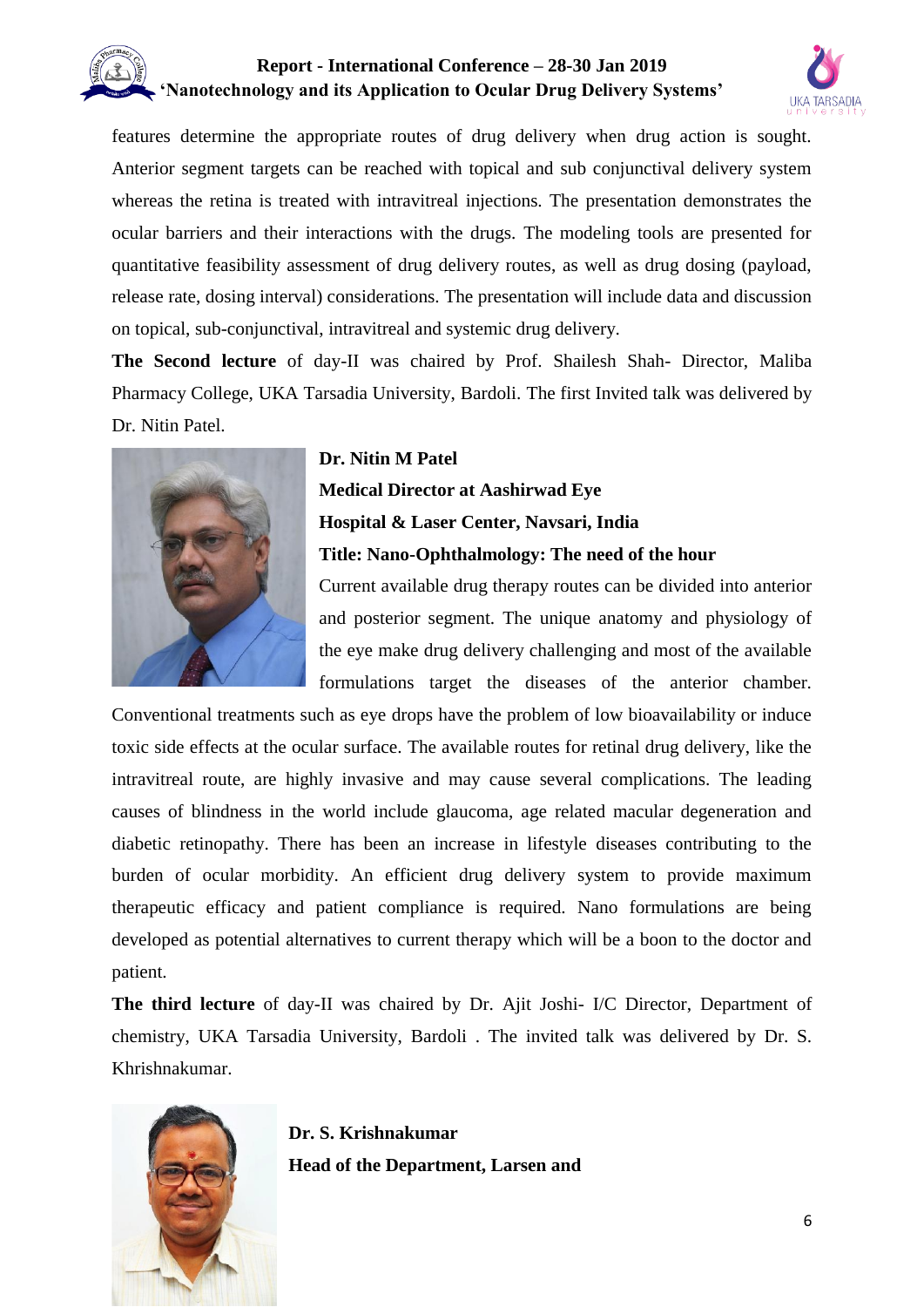

#### **Toubro Department of Ocular Pathology**

#### **Title: Aptamer as Therapeutics for Retinoblastoma**

Retinoblastoma (RB) is an intraocular childhood tumor which, if left untreated, leads to blindness and mortality. Nucleolin (NCL) protein which is differentially expressed on the tumor cell surface binds ligands and regulates carcinogenesis and angiogenesis. We found that NCL is over expressed in RB tumor tissues and cell lines compared to normal retina. We studied the effect of nucleolin-aptamer (NCL-APT) to reduce proliferation in RB tumor cells. Aptamer treatment on the RB cell lines (Y79 and WERI-Rb1) led to significant inhibition of cell proliferation. Locked nucleic acid (LNA) modified NCL-APT administered subcutaneously (s.c.) near tumor or intraperitoneally (i.p.) in Y79 xenografted nude mice resulted in 26 and 65% of tumor growth inhibition, respectively. Down-regulation of inhibitor of apoptosis proteins, tumor miRNA-18a, altered serum cytokines, and serum miRNA-18a levels were observed upon NCL-APT treatment. Desorption electrospray ionization mass spectrometry (DESI MS)-based imaging of cell lines and tumor tissues revealed changes in phosphatidylcholines levels upon treatment. Thus, our study provides proof of concept illustrating NCL-APT-based targeted therapeutic strategy and use of DESI MS-based lipid imaging in monitoring therapeutic responses in RB.

The Forth lecture of day-II was chaired by Mr. Kirit Doshi- Vice president, Leo Lens Technology, Vadodara. The invited talks were delivered by Prof. Sanyog Jain.



**Prof. Sanyog Jain Associate Professor at Centre for Pharmaceutical Nanotechnology, Department of Pharmaceutics of National Institute of Pharmaceutical Education and Research (NIPER), Mohali (Punjab), India.**

#### **Title: Fundamentals of nanomedicine and drug delivery**

Drug delivery is the science and engineering of converting potent therapeutic drug molecules into practical medical therapies. Delivering drugs to patients in a safe, effective and compliant way is a major challenge in today's health care. In the conventional therapy, tablets, capsules or simple injections are most commonly used modalities for drug(s)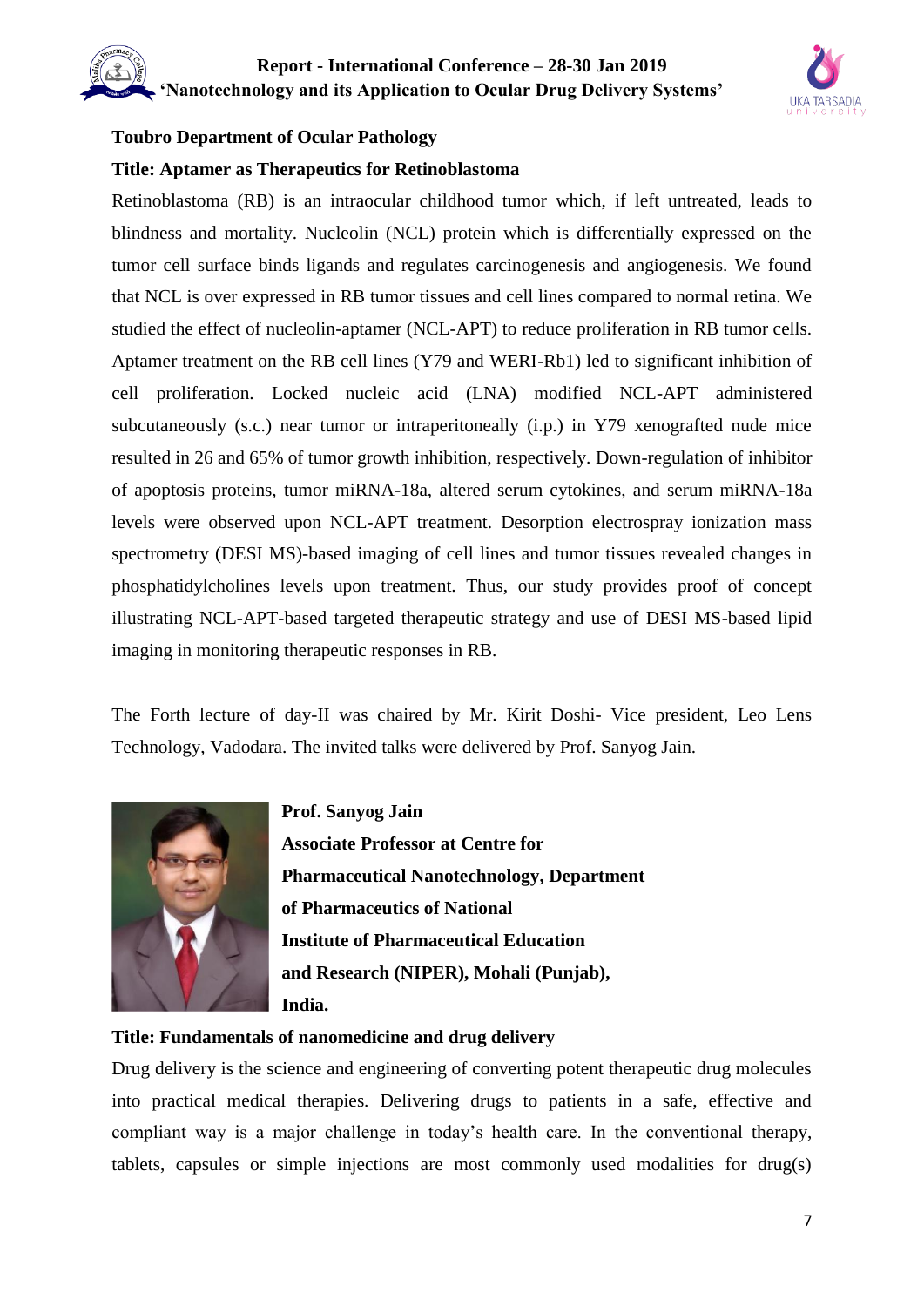

administration. Oral route is generally accepted as the most convenient route of drug administration; however, its use is limited to small molecules. Macromolecular drugs such as peptides and proteins cannot be taken orally because of poor bioavailability problems. Furthermore, many drugs, regardless of their mode of administration, need to localize in specific diseased tissues and systemic administration of these drugs to healthy tissues can be toxic. The ability of drugs to reach from the point of administration to target tissue is limited by multiple barriers in the body such as enzymatic degradation in the stomach, absorption across intestinal epithelium, hepatic clearance and accumulation in non-targeted tissues. These barriers protect various tissues, cells, and organelles from their environment and the existence of these barriers is essential to life but the ability to deliver drugs for therapeutic applications is challenged. Accordingly, the primary challenge in the field of drug delivery lies in understanding these barriers and developing novel strategies to overcome them in order to cargo drugs and their carriers to their destination without compromising safety. The present talk will discuss fundamentals of aspects highlighting these barriers and rational design of nanomedicine for effective drug delivery. The talk will also emphasize the barriers in ocular drug delivery and design of in-situ gel system for sustained ocular drug delivery.

#### **The fifth lecture of day-II**

#### **Prof. Sanyog Jain, NIPER, Mohali, Punjab**

#### **Title: Implication of nanotechnology in oral delivery of injection only drugs**

Oral route is considered as the most natural, convenient and safest route of drug administration involving higher patient compliance, lesser complications and costeffectiveness as compared to parental drug delivery. Nevertheless, therapeutic efficacy of a large number of perorally administered drugs is often obscured by their poor oral bioavailability (BA) attributed to their extensive first pass metabolic effect by cytochrome P-450 liver microsomal enzyme system as also their efflux by an over expressed plasma membrane transporter P-glycoprotein efflux pump (P-gp). In recent years, the exploitation of nanotechnology for oral application has experienced phenomenal strides. Among the broad spectrum of nanocarriers that has shown promise in oral drug delivery, polymeric and lipidic nanoparticles (NPs),deserve special mention. These nanoparticles, when administered via oral route, are taken up by the M cells in Payer's patches and transported from the gut lumen to intra-epithelial lymphoid cells and thereafter into the blood stream through the lymphatic system. This special transport pathway plays a distinct role in enhancing the BA of NP encapsulated drug while avoiding enzymatic degradation in enterocytes, first pass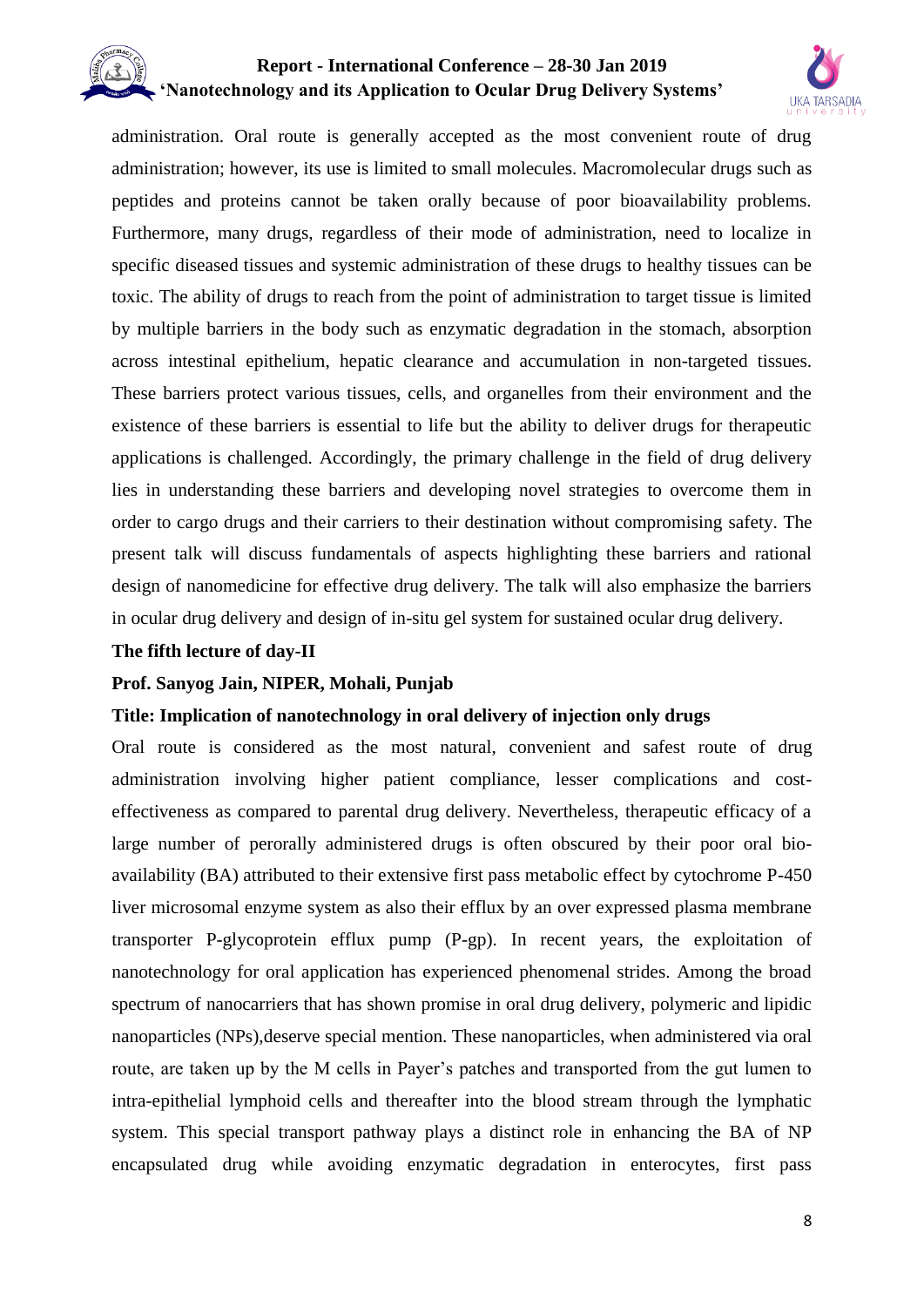

metabolism in liver and concomitant reduction in dose and drug associated toxicity. The present talk will focus on the various nanocarriers viz. polymeric nanoparticles, lipidic nanoparticles, liposomes, self-emulsifying drug delivery systems (SEDDS), lipid drug conjugates etc. developed by our group for bioavailability enhancement of wide range of bioactives.

### **Day-III 30th January 2019**

The scientific session on 30<sup>th</sup> January, 2019 includes plenary lecture and Invited talks. The Lecture was chaired by Prof. Ambikanandan Misra-Professor Emeritus, M. S. University of Baroda, Vadodara. **The first invited talk** was delivered by Prof. Mark Willcox.



#### **Prof. Mark Willcox**

**Professor, School of Optometry and Vision Science, University of New South Wales, Australia Title: Development of antimicrobial contact lenses**

Wearing contact lenses can cause ocular inflammation and infection which are most commonly caused by bacteria adhering to contact lens surfaces. Thus, creating antimicrobial contact

lenses has the potential to reduce these adverse responses and make contact lens wear safer. We have produced contact lens coated with a cationic antimicrobial peptide, melimine. Melimine is a membrane active antimicrobial that causes cell lysis. Importantly, growth of bacteria in sub-inhibitory concentrations does not result in bacteria becoming resistant. Laboratory experiments have shown that these lenses are active against Pseudomonas aeruginosa (incl. multi-drug resistant strains), Staphylococcus aureus (incl. MRSA), Serratia marcescens, Candida albicans, and Acanthamoeba sp. After safety testing using standard in vitro and in vivo (animal) tests, the lenses were tested in 1- day trials using human subjects. There were no adverse clinical responses other than slight increase in corneal staining. Due to this, we redesigned the peptide to produce a shorter version, Mel4, that was also safe to wear, and produced no staining when attached to contact lenses. Mel4-coated lenses have been worn in one and a control non-coated lens in the other eye by 176 participants on an extended wear schedule for 3 months. The rates of keratitis produced by the lenses in each eye were recorded. Prior to wear, we confirmed that the Mel-4- coated lenses gave  $>1.5$  log10 inhibition of the adhesion of Pseudomonas aeruginosa and Staphylococcus aureus. The rate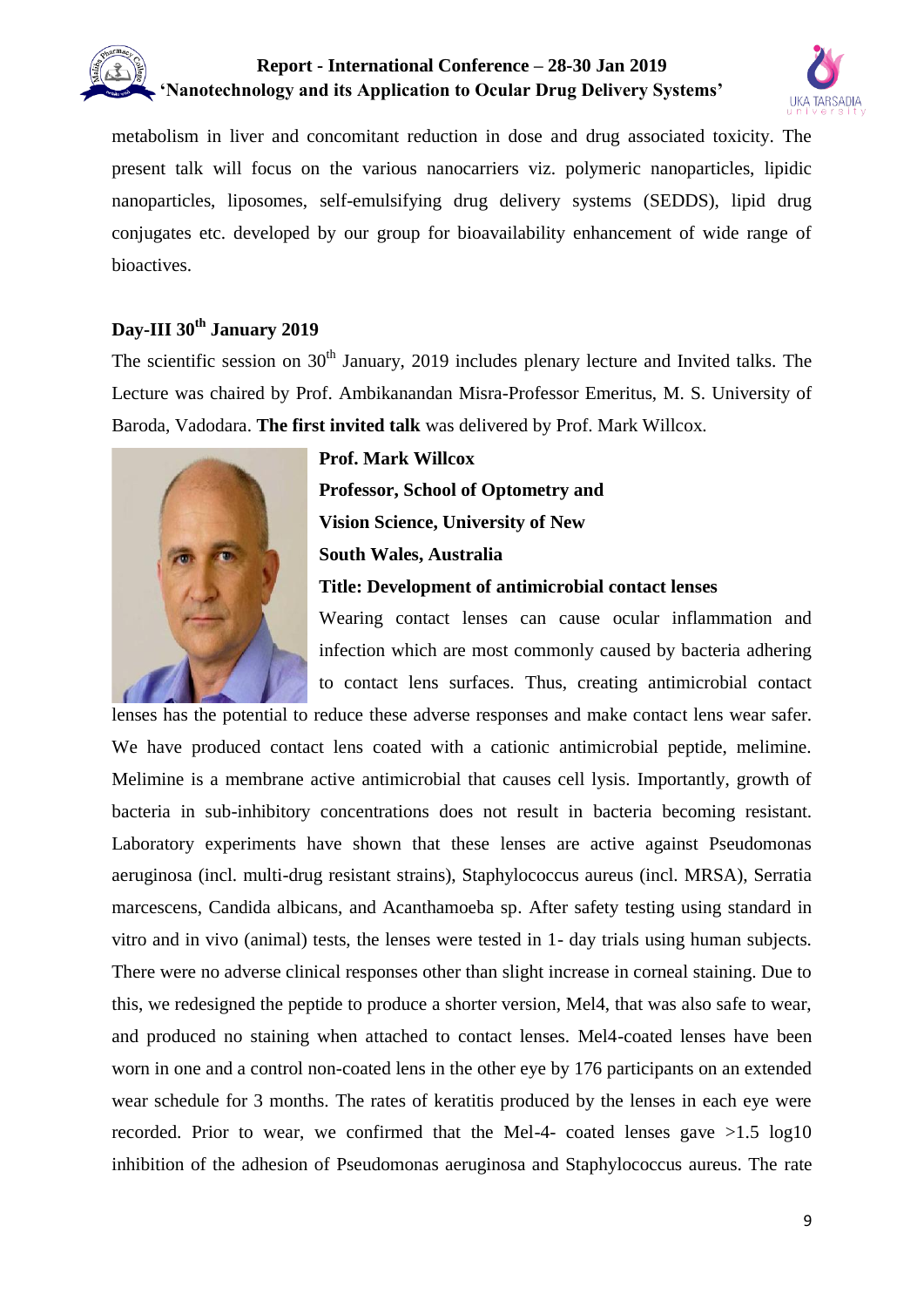

of keratitis in the eyes wearing the Mel4-coated lenses was 3% of participants, whereas the rates in the eye wearing uncoated lenses was 6%. Thus, the Mel4-coated lenses achieved a 50% reduction in keratitis. This demonstrates that antimicrobial contact lenses can reduce keratitis and is an important step in the commercialization of these lenses.

**The second lecture** was chaired by prof. Shailesh Shah-Director, Maliba Pharmacy College, UKA Tarsadia University. The invited talk was delivered by Dr. Uday Gajiwala.



**Dr. Uday Gajiwala Divyajyoti Trust, Opp. Hanuman Temple, Suthar Faliya, Mandvi, Dist. Surat, Gujarat, India Title: Use of technology in drug delivery in eye care** Technology has come a long way in making drug delivery in eye care safer and accurate over last 50 years. This is particularly more important for the rural and illiterate population who end up making

mistakes in instilling eye medications topically. Self puncture tips, FFS packing, longer lasting effects, contact lenses impregnated with medicines and intra ocular implants are some of the technological advancements which have helped us improve the compliance and effectiveness and also reduced the chances of contamination due to touch. Each drop is utilised ensuring wastage also. In future, nano technology will allow us deliver the drug intra ocularly without piercing the eye at all.

**The Third lecture** was chaired by prof. K.R. Desai- Professor Emeritus, Dept. of Chemistry, UKA Tarsadia University, Bardoli. The invited talk was delivered by Prof. Arto Urtti.



**Prof. Arto Urtti**

**University of Eastern Finland, University of Helsinki (Finland), and St. Petersburg State University, Russia Title: Ocular Drug Delivery Approaches: Melanin Targeting, Conjugates and Nanostructures**

Ocular drug delivery aims to guarantee adequate drug concentrations in the target tissues and cells. Drug delivery depends on the route of administration: topical, periocular,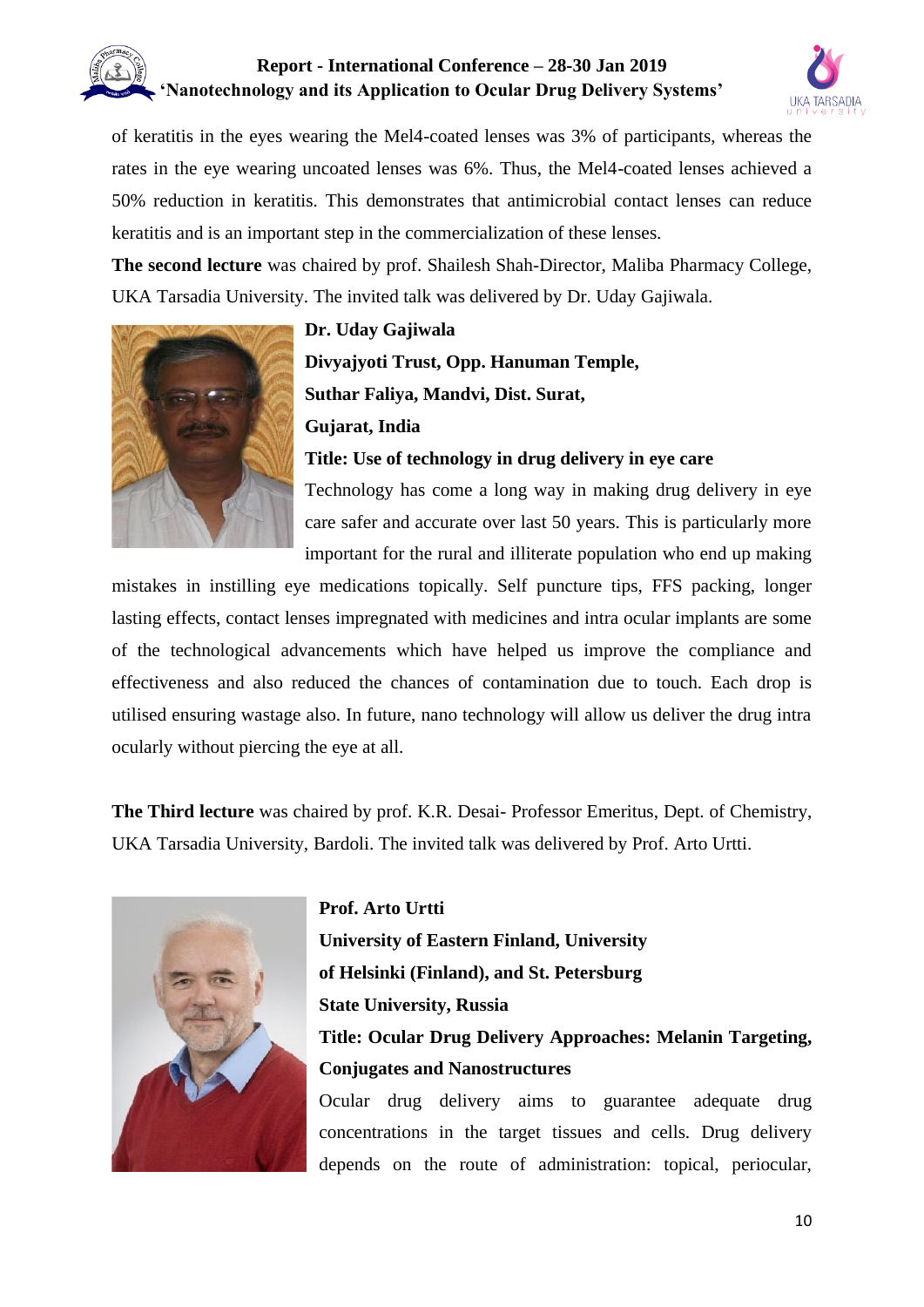

intravitreal or systemic. Drug delivery systems can be used to prolong drug retention at the site of application, to control drug release, and to provide targeted drug delivery. The presentation demonstrates three different drug delivery approaches that are based on melanin binding, conjugation technologies, nanoparticles (including light activated release). The delivery systems will be discussed in the context of drug administration route and drug properties (e.g. potency, site of action, physico-chemical features).

**The last lecture** of the conference was chaired by prof. Ashish Mishra- Dean, Maliba Pharmacy College, UKA Tarsadia University, Bardoli. The invited talk was delivered by Prof. Dinesh O. Shah.



**Prof. Dinesh O Shah Professor Emeritus and the First Charles Stokes Professor of Chemical Engineering and Anesthesiology, University of Florida, Gainesville, FL 32611 USA. Title: My five decades research on preocular tear film and drug** 

#### **delivery systems**

Ophthalmic drug delivery has always been a challenge owing to the various biological barriers. In practice, anterior segment of eye comprising of cornea, conjunctiva, sclera can be easily targeted using the conventional eye drops. But, targeting retina, vitreous humor, choroid which falls in the posterior segment remains challenge in the management strategies, product design and development to treat ocular disorders. Eye drops cover more than 90% of the ophthalmic products in the market, but they bring drug loss and lower bioavailability (<5%) as drawbacks. A key challenge to the ophthalmic drug delivery remains with increased ocular drug residence time which can be modulated by surface tension and viscous forces. Importance of Meibomian Oils in stabilizing tear film thickness will be discussed. A moving monolayer of lipids or surface-active polymer such as PVA can stabilize as much as 10 micron thick aqueous layer on cornea. This talk will cover all of these aspects from barriers limiting the current drug delivery technology to the future scope in ophthalmic drug delivery.

### **Valedictory ceremony of International Conference (30th January, 2019):**

Valedictory ceremony was chaired by Hon. Provost of the University -Prof. D R Shah, Chief Guest-Shri. N. G. Patel-Donor Maliba Campus, UKA Tarsadia University, Guest of Honor – Prof. D. O. Shah- Professor Emeritus, University of Florida and Shri. Bhagubhai Patel-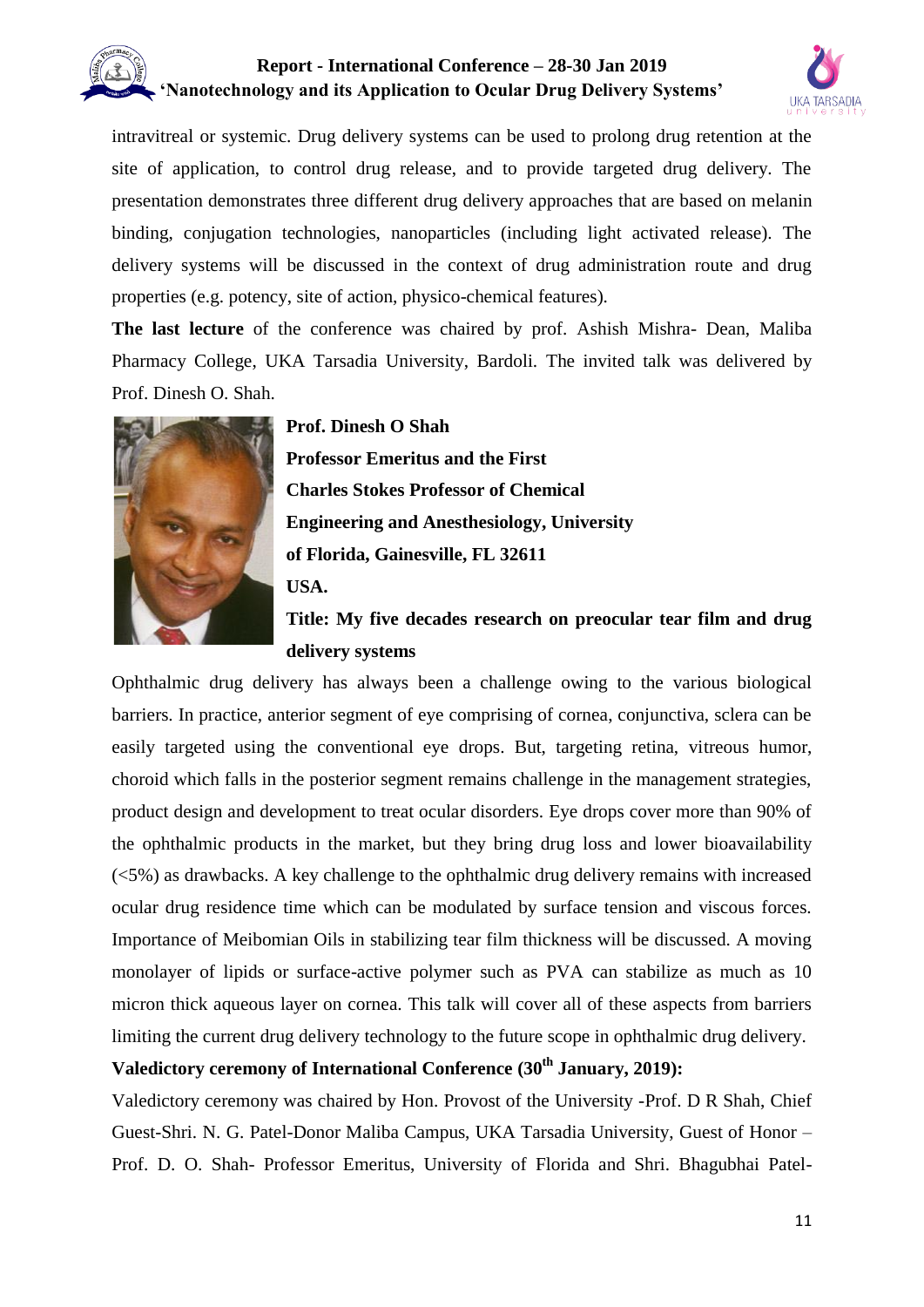

President of Bardoli Pradesh Kelvani Mandal, Bardoli, Prof. Shailesh Shah-Director, Maliba Pharmacy College, Shri Kiritbhai Patel-Vice-President-UTU, Dr. Furqan Maulvi-Organizing Secretary of International conference and Asst. Professor, Maliba Pharmacy College, Prof. Arto Urtti- University of Eastern Finland and Prof. Mark Willcox- University of New South Wales were present on dais in valedictory ceremony.

The success of the conference was measured and inferred by the collected feedback forms. A total of 300 participants attended the conference. Participants of conference also gave their positive and constructive feedback during valedictory session of conference. This conference was an extraordinary event with huge success and with participants from across the globe made this event a landmark in the field of Ocular Drug Delivery and Nanotechnology Conferences. All the winners of poster and oral papers were given prizes and certificates during valedictory session. Best selected posters were awarded with Certificate and mementoes, out of which 2 best oral presenters were awarded with cash prize of 11,000/- and 5,000/-. Ms. Sapna R. Poojari from Indoco remedies won the bumper prize of Rs. 11000/- for her work on Development Of Stable Formulation Of Travoprost Ophthalmic Solution 0.004%. Ms. Ankita Desai from Maliba Pahrmacy College won the second prize of Rs. 5000/- for her work on Drugs Delivery From The Implants-Laden Contact Lens To Treat Glaucoma. The certificates of participants were distributed from registration counter.

**Vote of thanks** was delivered by Dr. Bhavin Vyas - Maliba Pharmacy College, UKA Tarsadia University, Bardoli.

#### **Analysis of Feedback**

- 1. More than 90% of the delegates assessed overall event as excellent
- 2. More than 90% delegates found that their awareness about nanotechnology, ocular drug delivery and related issues was raised
- 3. All the delegates rated the speakers and their contents to the highest note
- 4. More than 85% delegates rated hospitality, food and kit given during the conference of high quality and excellent

#### **Judges for Poster Session**

- 1. **Dr. Avinash Gangurde,** Manager, Sun Pharma Advanced Research Company Ltd., Vadodara
- 2. **Dr. Ravi Patel,** Manager, Sun Pharma Advanced Research Company Ltd., Vadodara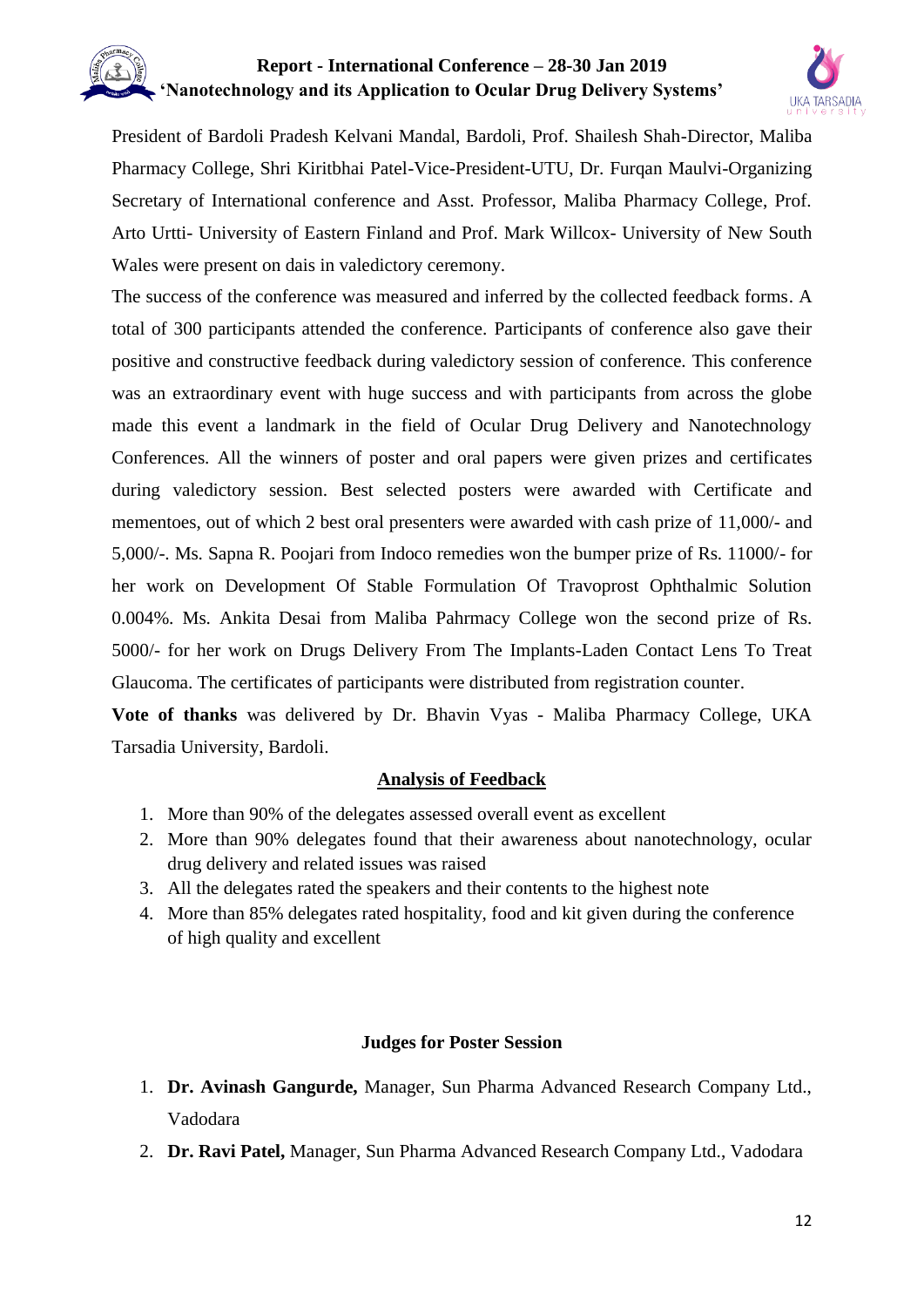

- 3. **Dr. Bhupendra G. Prajapati,** Associate Professor, Shree S. K. Patel College of Pharmaceutical Education & Research, Ganpat University, Mehsana
- **4. Mr. Prignesh Patel,** Sun Pharma Advanced Research Company Ltd., Vadodara
- **5. Dr. Gautam Singhvi,** Associate Professor, BITS-Pilani
- 6. **Prof. Rakesh Patel,** Professor, Shree S. K. Patel College of Pharmaceutical Education & Research, Ganpat University, Mehsana
- 7. **Dr. Siraj Shaikh,** Associate Professor, Ali Allana College of Pharmacy, Nandurbar
- 8. **Shri. Kirit Doshi,** Vice President, Leo Lens Technology, Vadodara
- 9. **Dr. Mitesh Dwivedi,** Assistant Professor, C.G. Bhakta Institute of Biotechnology, Bardoli
- 10. **Prof. Shailesh A. Shah,** Director, Maliba Pharmacy College,Uka Tarsadia University, Bardoli.
- 11. **Dr. Sandesh Lodha,** Associate Professor, Maliba Pharmacy College, Uka Tarsadia University, Bardoli.
- 12. **Dr. Shrikant Joshi,** Associate Professor, Maliba Pharmacy College, Uka Tarsadia University, Bardoli.

#### **Judges for Oral Session**

- 1. **Prof. Mark Willcox**, University of New South Wales, Australia
- 2. **Prof. Arto Urrti**, University of Helsinki, Finland
- 3. **Prof. Shailesh Shah**, Uka Tarsadia University, India

#### **Achievers in Poster Session**

| <b>Thrust Area</b>                                                                                                                                   |               | Name Of<br><b>Presenting</b><br><b>Author</b> | <b>Topic</b>                                                                                                                                                    | <b>Institute</b>           |
|------------------------------------------------------------------------------------------------------------------------------------------------------|---------------|-----------------------------------------------|-----------------------------------------------------------------------------------------------------------------------------------------------------------------|----------------------------|
| <b>Advancess In</b><br><b>Ocular Drug</b><br><b>Delivery</b>                                                                                         | Winner        | Ankita Desai                                  | Drugs Delivery From The<br><b>Implants-Laden Contact Lens</b><br>To Treat Glaucoma                                                                              | Maliba Pharmacy<br>College |
|                                                                                                                                                      | Runner-<br>Up | Sapna R.<br>Poojari                           | Development Of Stable<br>Formulation Of Travoprost<br>Ophthalmic Solution 0.004%                                                                                | Indoco Remedies            |
| <b>Pharmaceutical</b><br>Nanotechnology,<br><b>Colloids And</b><br>Interface,<br><b>Medical Devices</b><br><b>And Related</b><br><b>Technologies</b> | Winner        | Mitali Patel                                  | <b>Enhanced Bioavailability And</b><br>Antipsychotic Activity Of<br>Poorly Soluble Drug By<br><b>Fabricating Novel Lipid</b><br><b>Based Nanocarrier System</b> | Maliba Pharmacy<br>College |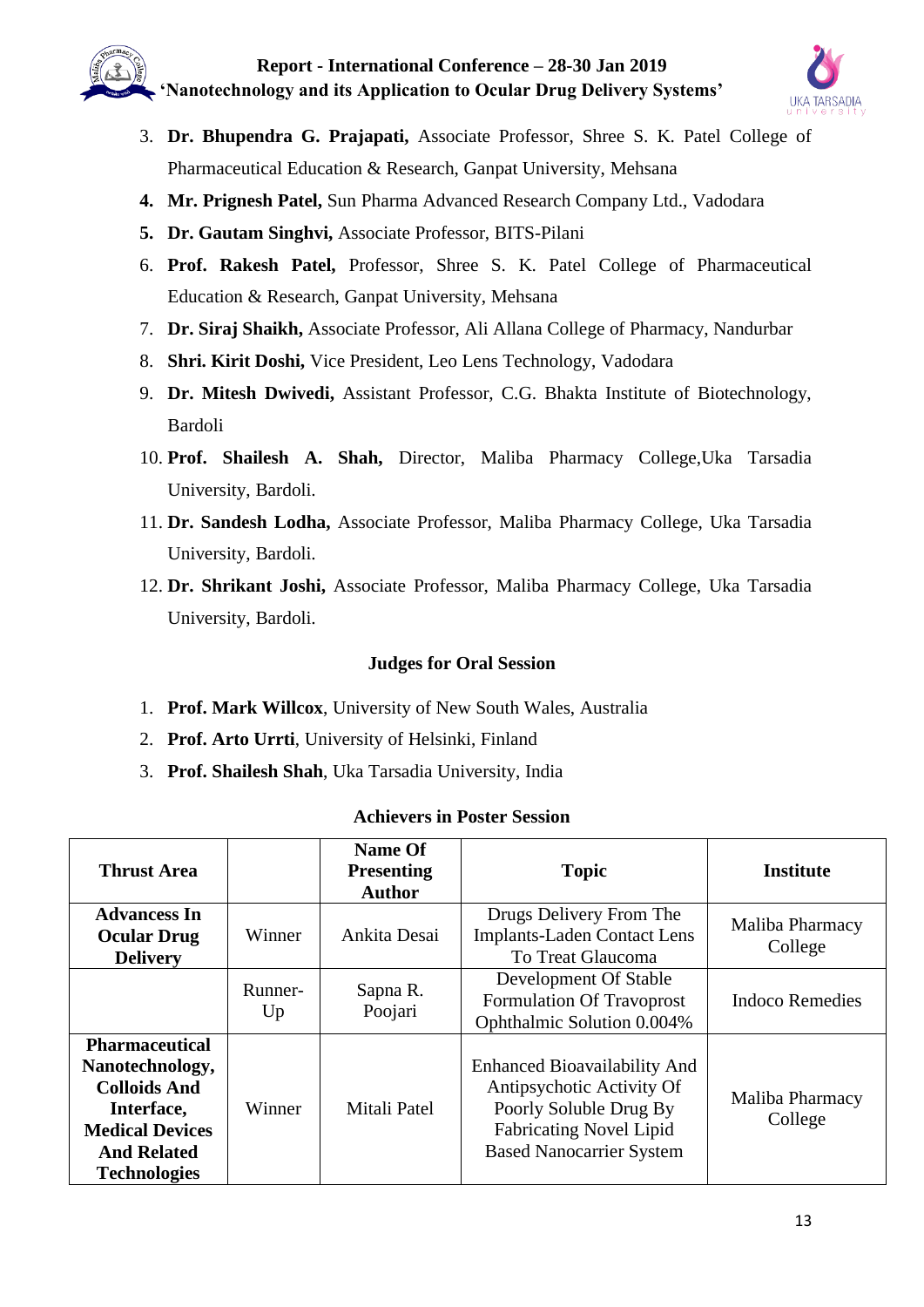



|                                                                                                                                                  | 1 <sup>st</sup><br>Runner-<br>Up | Urjita Sheth           | <b>Core-Shell Micelles From</b><br>Biocompatible Amphiphilic<br>Copolymers As<br>Nanoreservoirs In Drug<br><b>Delivery Systems</b>                                                                         | C. G. Bhakta<br>Institute Of<br>Biotechnology               |
|--------------------------------------------------------------------------------------------------------------------------------------------------|----------------------------------|------------------------|------------------------------------------------------------------------------------------------------------------------------------------------------------------------------------------------------------|-------------------------------------------------------------|
|                                                                                                                                                  | 2 <sub>nd</sub><br>Runner-<br>Up | Vidhi Shah             | Surfactant Interplay At<br><b>Surface Of Nanoparticles For</b><br><b>Size Control</b>                                                                                                                      | Institute Of<br>Pharmacy, Nirma<br>University               |
| <b>Computer Aided</b><br>Drug Design,<br><b>Synthesis Of</b><br><b>Drugs And Drug</b><br><b>Discovery</b>                                        | Winner                           | Jayaveersinh<br>Mahida | <b>Application Of Silica</b><br>Supported Aluminum<br>Hydroxide As A Low-Cost<br>Green Catalyst For The One-<br>Pot Multi Component<br>Synthesis                                                           | <b>Sardar Patel</b><br>University                           |
| P'ceutical<br>Biotechnology,<br>Pharmacology,<br><b>Clinical</b><br>Pharmacy,<br>Pharmacovigilan<br>ce And<br><b>Pharmacy</b><br><b>Practice</b> | Winner                           | Hemali Savla           | Anti-Oxidant Based Novel In<br>Situ Gelling Systems For<br>Amelioration Of Age-Related<br><b>Macular Degeneration</b>                                                                                      | <b>Bombay College Of</b><br>Pharmacy                        |
| <b>Impurity</b><br><b>Profiling And</b><br><b>Method</b><br>Development,<br><b>Standardization</b><br><b>Of Herbal Drugs</b>                     | Winner                           | Jyoti Bhanushali       | Development And Validation<br><b>Of First Derivative</b><br>Spectrophotometric Method<br>For Estimation Of Curcumin<br>And Co Enzyme Q10 In<br><b>Novel Topical Formulation</b><br>For Hand Foot Syndrome. | Faculty Of Pharmacy<br><b>Dharmsinh Desai</b><br>University |

**Schedule**

# **Day 1: January 28, 2019 Monday [Venue: Manjula Hall, CGPIT, 3rd Floor, F-wing]**

| Time (IST)       | Event                                                               |
|------------------|---------------------------------------------------------------------|
| 8:45 to 9:45     | <b>Registration and breakfast</b>                                   |
| am               | (Outside Manjula Hall)                                              |
| 10:00 to $11:00$ | Inauguration - (Master of ceremony – Dr. Rutvi Vaidya & Ms. Jaimini |
| am               | Gandhi)                                                             |
| 11:00 to $12:00$ | <b>Plenary Lecture</b>                                              |
| noon             | <b>Speaker: Prof. Mark Duncan Willcox</b>                           |
|                  | (University of New South Wales, Australia)                          |
|                  | <b>Topic: Antibiotic Delivery from Contact lens</b>                 |
| 12:00 to 1:00    | <b>Invited talk</b>                                                 |
| pm               | Speaker: Prof. P. R. Vavia                                          |
|                  | (ICT - Mumbai, India)                                               |
|                  | Topic: Nanotechnology based strategies for intraocular delivery of  |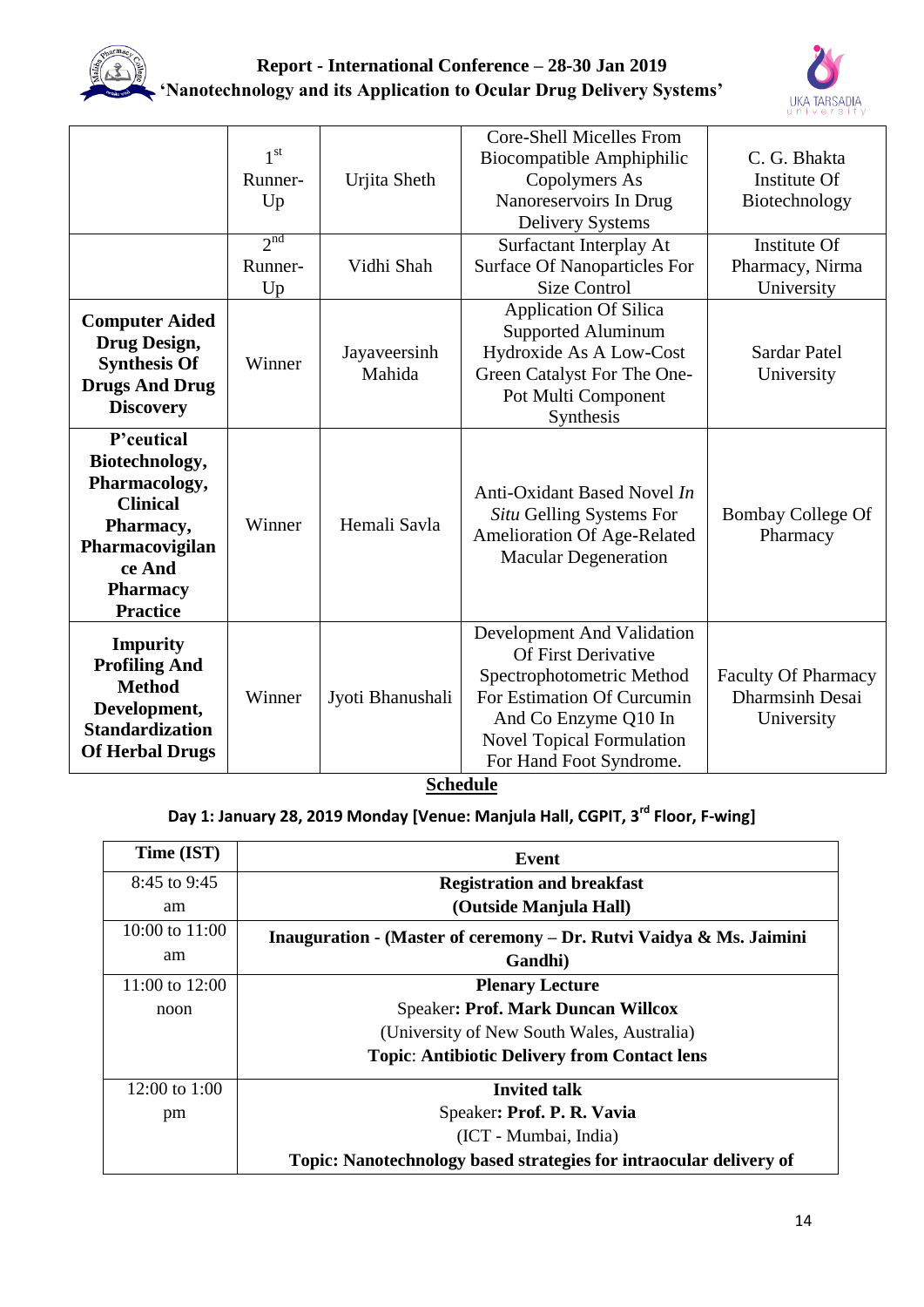



|                                                                                                     | therapeutics                                                                      |  |
|-----------------------------------------------------------------------------------------------------|-----------------------------------------------------------------------------------|--|
|                                                                                                     |                                                                                   |  |
| Group photo of Delegates at F-wing, CGPIT Lunch: $01:00$ to $02:00$ pm; $1st$ floor, Girls' hostel, |                                                                                   |  |
|                                                                                                     | opp. cricket ground, UTU                                                          |  |
| $2:00$ to $3:00$                                                                                    | <b>Invited talk</b>                                                               |  |
| pm                                                                                                  | Speaker: Dr. Ajay Khopade                                                         |  |
|                                                                                                     | (Vice President, R & D, Sun Pharmaceutical Advance Research Centre,               |  |
|                                                                                                     | Vadodara)                                                                         |  |
|                                                                                                     | Topic: Small is a new Big: An Indian Success Story of a Nanotech Product          |  |
|                                                                                                     | from Lab to Market                                                                |  |
|                                                                                                     | Tea Break – 03:00 to 03:30 pm, Outside Manjula Hall                               |  |
| 03:30 to 05:00                                                                                      | Panel Discussion on Nanotechnology a boon or curse                                |  |
| pm                                                                                                  | Moderator: Prof. Pranav Shah, Maliba Pharmacy College, Bardoli, Gujarat.          |  |
|                                                                                                     | Panelist: Prof. Dinesh O. Shah, Prof. Mark Willcox, Prof. Arto Urtti, Prof. P. R. |  |
|                                                                                                     | Vavia, Dr. Sanjay Tiwari, Dr. Uday Gajiwala, Dr. Bhavik shah                      |  |
| $05:15 - 07:00$                                                                                     | <b>Poster Presentation</b>                                                        |  |
| pm                                                                                                  | Dr. Pranav Shah - Chairperson[Venue: Ground Floor, Raman Bhakta School            |  |
|                                                                                                     | of Architecture, UTU]                                                             |  |
| <b>Dinner: 07:00 pm onwards,</b> 1 <sup>st</sup> floor, Girls' hostel, opp. cricket ground, UTU     |                                                                                   |  |

# **Day 2: January 29, 2019 Tuesday [Venue: Manjula Hall, CGPIT, 3rd Floor, F-Wing]**

| Time (IST)       | <b>Schedule</b>                                                                          |  |
|------------------|------------------------------------------------------------------------------------------|--|
| 09:00 to 10:00   | <b>Breakfast</b>                                                                         |  |
| am               | (Outside Manjula Hall)                                                                   |  |
| 10:00 to $11:00$ | <b>Plenary Lecture</b>                                                                   |  |
| am               | Speaker: Prof. Arto Urtti                                                                |  |
|                  | (University of Helsinki, Finland)                                                        |  |
|                  | Topic: Role of Ocular Pharmacokinetics in Drug Delivery to the Eye                       |  |
| 11:00 to 12:00   | <b>Invited talk</b>                                                                      |  |
| noon             | Speaker: Dr. Nitin Patel                                                                 |  |
|                  | (MS, DOMS, Aashirwad Eye Hospital, Navsari)                                              |  |
|                  | Topic: Nano-Ophthalmology: The need of the hour                                          |  |
| 12:00 to 01:00   | <b>Invited talk</b>                                                                      |  |
| pm               | Speaker: Dr. S. Krishnakumar                                                             |  |
|                  | (MD Pathology, Sankara Nethralaya, Chennai)                                              |  |
|                  | <b>Topic: Aptamer as Therapeutics for Retinoblastoma</b>                                 |  |
|                  | Lunch: 01:00 to 02:00 pm; 1 <sup>st</sup> floor, Girls' hostel, opp. cricket ground, UTU |  |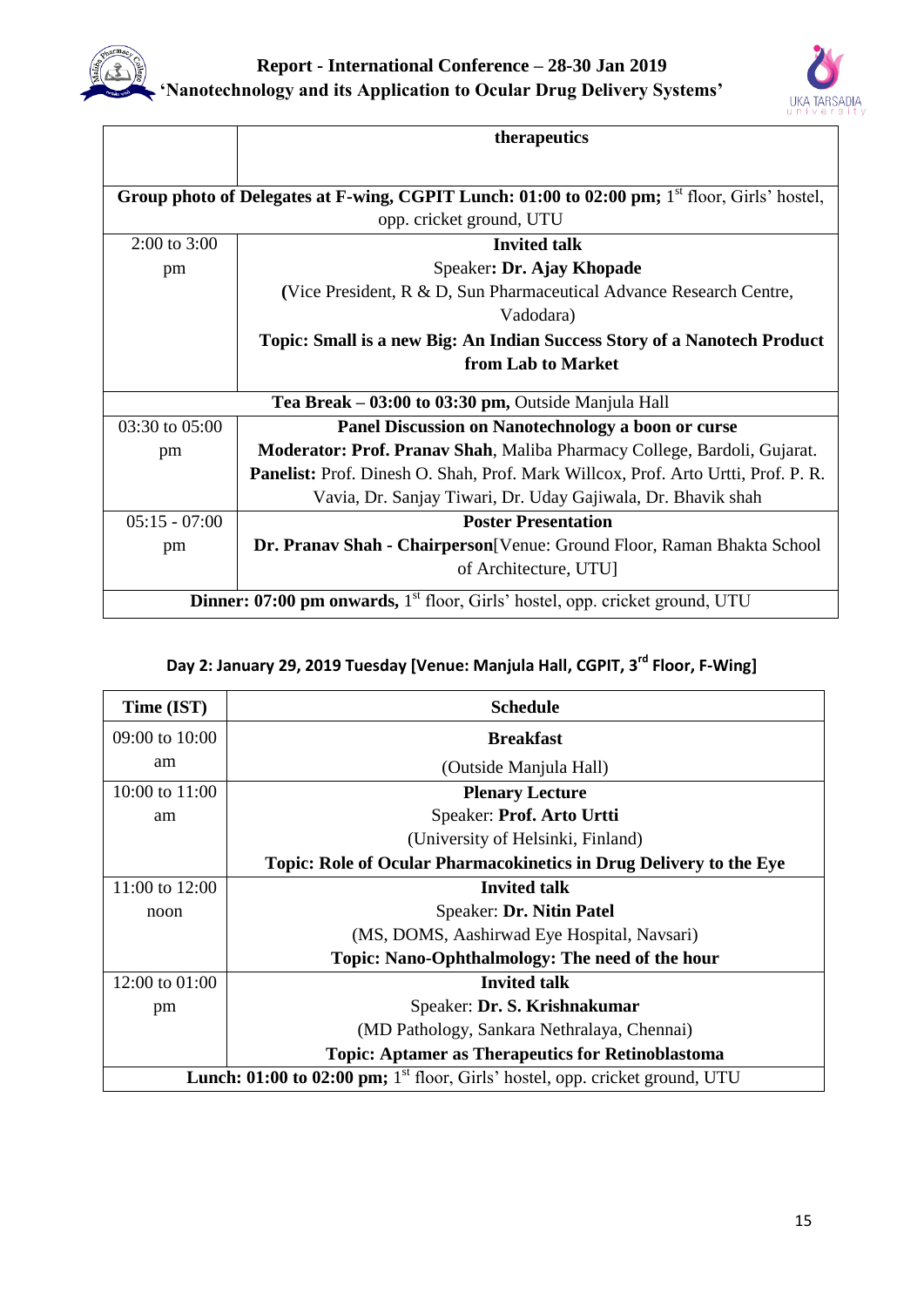

| 02:00 to 2:45                                                                                   | <b>Invited talk</b>                                                     |  |
|-------------------------------------------------------------------------------------------------|-------------------------------------------------------------------------|--|
| pm                                                                                              | Speaker: Dr. Sanyog Jain                                                |  |
|                                                                                                 | (Associate Professor, N.I.P.E.R, Mohali, Chandigarh)                    |  |
|                                                                                                 | <b>Topic: Fundamentals of nanomedicine and drug delivery</b>            |  |
|                                                                                                 |                                                                         |  |
|                                                                                                 | Tea Break: 02:45 to 03:00 pm; Outside Manjula Hall                      |  |
| 03:00 to 03:45                                                                                  | <b>Invited talk</b>                                                     |  |
| pm                                                                                              | Speaker: Dr. Sanyog Jain                                                |  |
|                                                                                                 | (Associate Professor, N.I.P.E.R, Mohali, Chandigarh)                    |  |
|                                                                                                 | Topic: Implication of nanotechnology in oral delivery of injection only |  |
|                                                                                                 | drugs                                                                   |  |
| 03:45 to 5:45                                                                                   | <b>Oral Presentation</b>                                                |  |
| pm                                                                                              | Venue: Manjula Hall, CGPIT, 3 <sup>rd</sup> Floor, F-Wing               |  |
| 06:00 to 7:30                                                                                   | <b>Cultural Programme</b>                                               |  |
| pm                                                                                              | Venue: Pushpam Tasrsadia Hall, CGPIT, 3 <sup>rd</sup> Floor, F-wing     |  |
| <b>Dinner: 07:30 pm onwards;</b> 1 <sup>st</sup> floor, Girls' hostel, opp. cricket ground, UTU |                                                                         |  |

**Day 3: January 30, 2019 Wednesday [Manjula Hall, CGPIT, 3rd Floor, F-Wing]**

| Time (IST)                                                                                       | <b>Schedule</b>                                                              |
|--------------------------------------------------------------------------------------------------|------------------------------------------------------------------------------|
| $09:00$ to $10:00$                                                                               | <b>Breakfast</b>                                                             |
| am                                                                                               | (Outside Manjula Hall)                                                       |
| 10:00 to $10:50$                                                                                 | <b>Invited Talk</b>                                                          |
| am                                                                                               | Speaker: Prof. Mark Duncan Willcox                                           |
|                                                                                                  | (University of New South Wales, Australia)                                   |
|                                                                                                  | <b>Topic: Development of Antimicrobial contact lenses</b>                    |
| 10:50 to 11:20                                                                                   | <b>Invited talk</b>                                                          |
| am                                                                                               | Speaker: Dr. Uday R. Gajiwala                                                |
|                                                                                                  | (M. S. Ophth., Vice President, Divya Jyoti Trust Ranabhai Eye Hospital)      |
|                                                                                                  | <b>Topic: Use of Technology in Drug Delivery in Eye Care</b>                 |
|                                                                                                  |                                                                              |
| 11:20 to $12:10$                                                                                 | <b>Invited talk</b>                                                          |
| pm                                                                                               | Speaker: Prof. Arto Urtti                                                    |
|                                                                                                  | (University of Helsinki, Finland)                                            |
|                                                                                                  | <b>Topic: Ocular Drug Delivery Approaches: Melanin Targeting, Conjugates</b> |
|                                                                                                  | and Nanostructures                                                           |
| <b>Lunch break: 12:10 to 1:10 pm;</b> $1st$ floor, Girls' hostel, opp. cricket ground, UTU       |                                                                              |
| 1:15 to $2:00$                                                                                   | <b>Invited talk</b>                                                          |
| pm                                                                                               | Speaker: Dr. Dinesh O. Shah                                                  |
|                                                                                                  | (Professor Emeritus, University of Florida, Gainesville, USA)                |
|                                                                                                  | Topic: My Five Decades Research on Preocular Tear Film And Drug              |
|                                                                                                  | <b>Delivery Systems</b>                                                      |
| <b>Valedictory function: 2:00 to 3:00 pm;</b> Manjula Hall, CGPIT, 3 <sup>rd</sup> Floor, F-Wing |                                                                              |
| <b>Group photo</b>                                                                               |                                                                              |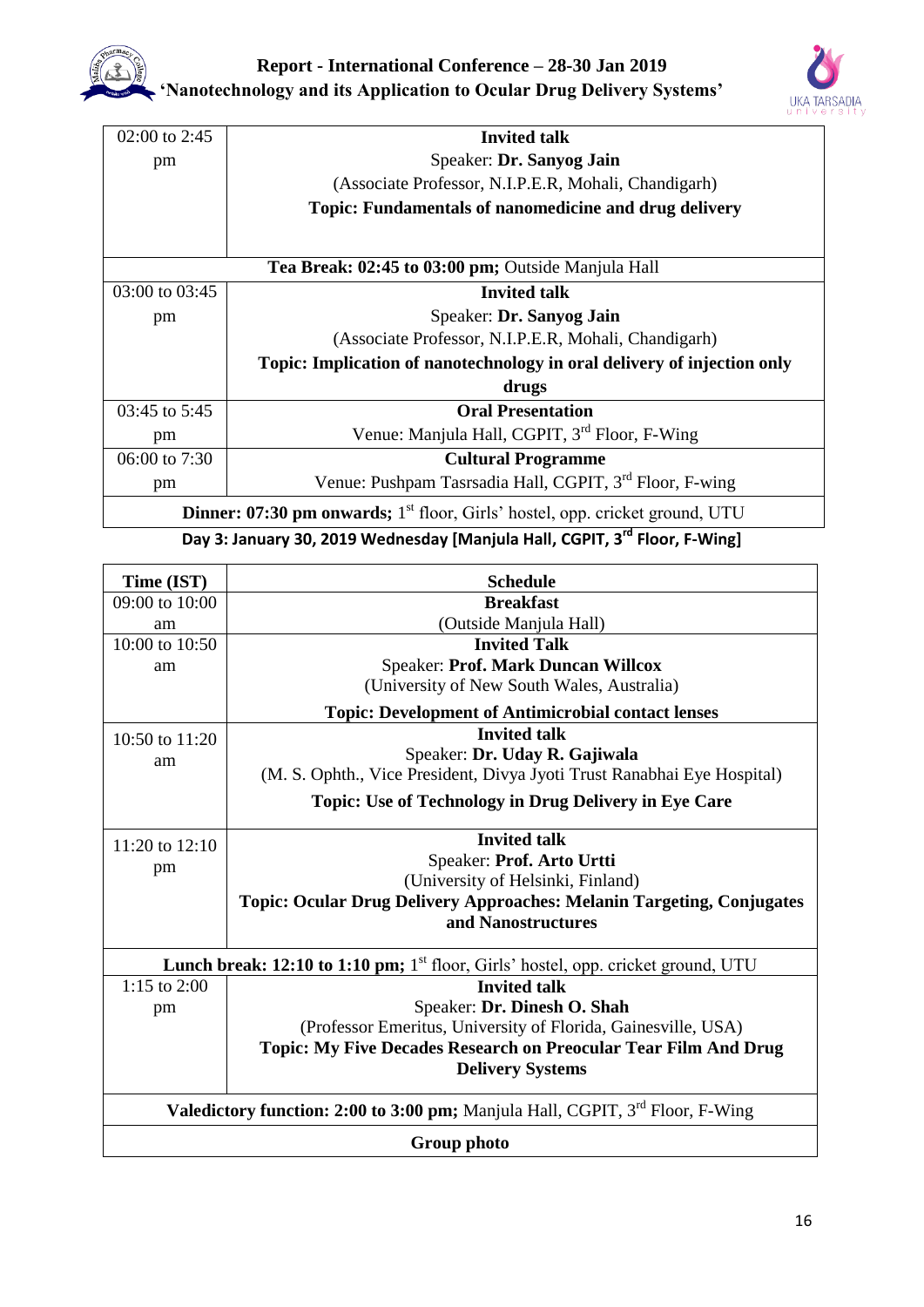







Weblink for photos: https://photos.google.com/share/AF1QipPd2XrVBjwmr1C96mrleD\_DQmh8yr22IW0rRjJVHaU6rCw1VDJQI7SlshU-s-9zA?key=UnRYNGR6OFZnak9wS3dNVU1fQ1pmSmpISmVQMEZ3